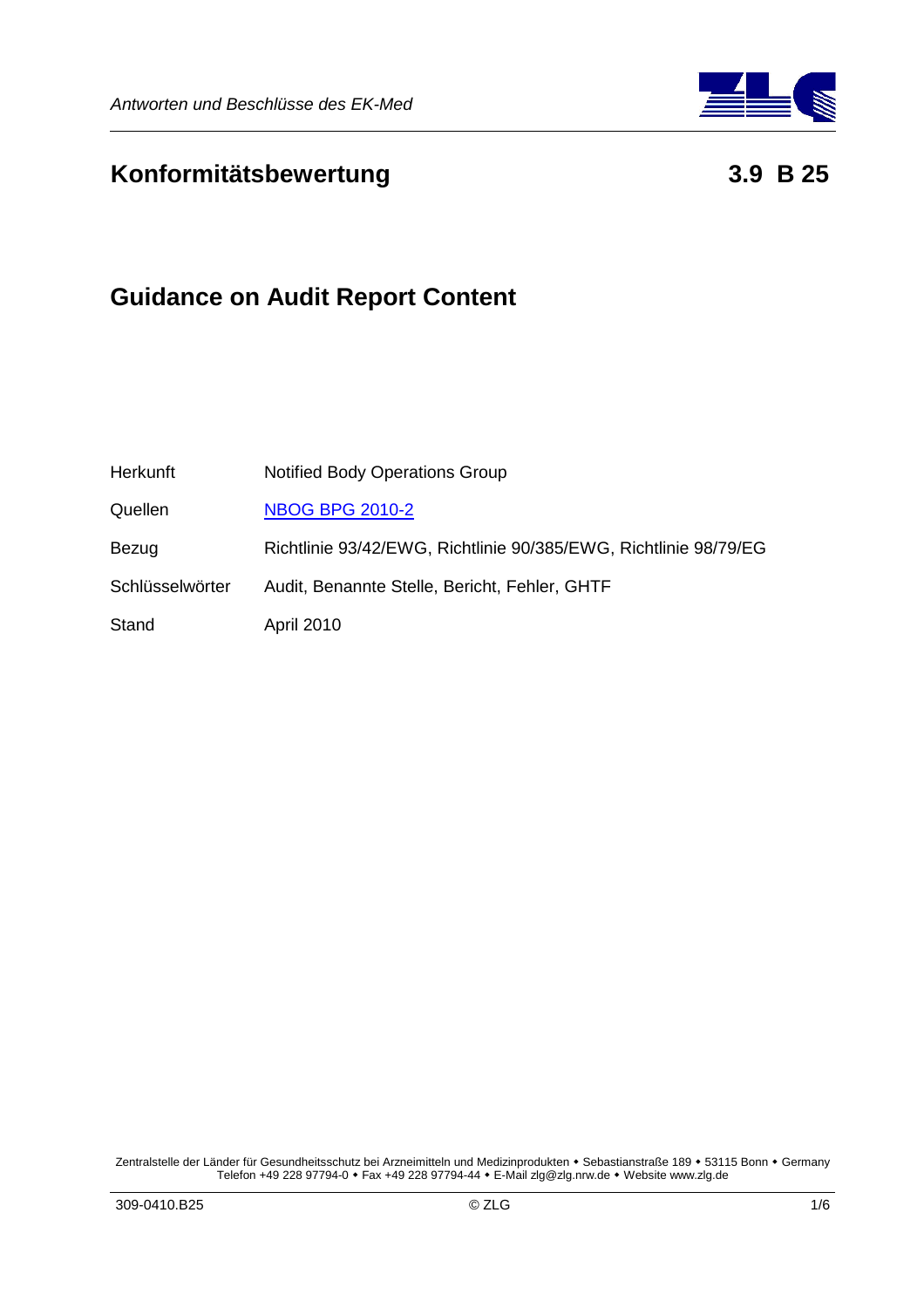applicable for  $\boxtimes$  AIMD,  $\boxtimes$  MDD, and  $\boxtimes$  IVDD **2010-2** 



# **Guidance on Audit Report Content**

# **1 Introduction**

This NBOG guidance document is the European implementation of the GHTF SG4/N33R16 Guidelines for Regulatory Auditing of Quality Management Systems of Medical Device Manufacturers – Part 3: Regulatory Audit Reports [1] and highlights best practice that should be applied by Notified Bodies under the Medical Devices Directives. The document is limited to the "Main points of a Regulatory Audit Report", Chapter 8 of the GHTF document. For further background information on audit reports, see source documents [1-3].

Notified Bodies should implement reporting procedures, which are in compliance with the requirements defined in [2]. The audit report should comprise the documented evidence of a regulatory audit. It should contain sufficient information to identify the scope of the audit conducted, the type of audit, the audit objectives, the audit criteria, what was specifically covered during the audit, the audit findings, the evaluation of the manufacturer's compliance status, the effectiveness of the implementation of the quality management system (in particular its ability to achieve the desired quality of design and production of manufactured medical devices, including control of products which fail to conform), and the conclusions reached by the auditor. It should be suitable to allow for exchange of audit reports between regulators and/or auditing organisations.

As a minimum requirement, the items contained in chapter 3 should be included in the audit report. Preferably, the report should be structured in sections as defined below.

# **2 Scope**

This document is intended to provide best practice guidance to Notified Bodies and regulatory authorities on the compilation of a report following audit by a Notified Body.

# **3 Main points of a Regulatory Audit Report**

The report should be typed and may be in a format that can be stored and transferred electronically. The language of the report should be agreed upon between the manufacturer and the Notified Body<sup>1</sup> prior to the start of the audit. In many cases, the ultimate use of the report will dictate the language of the report.

### **3.1 Data concerning manufacturer**

– The audit report should document the following information relating to the manufacturer:

 $\overline{a}$ 

<sup>1</sup> See e.g. 93/42/EEC Art. 11 (12): "The records and correspondence relating to the procedures referred to in paragraphs 1 to 6 shall be in an official language of the Member State in which the procedures are carried out and/or in another Community language acceptable to the notified body."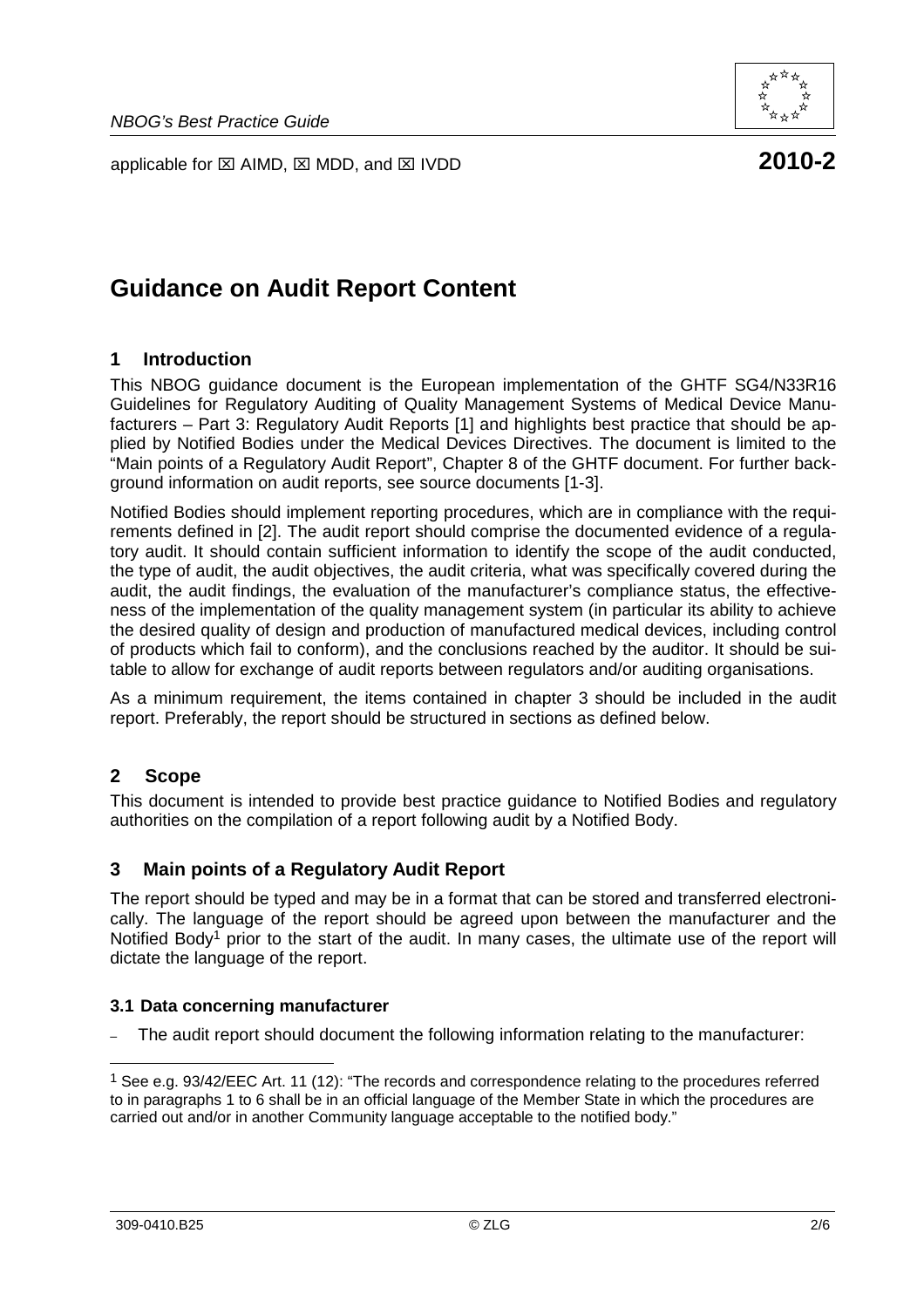- Manufacturer's name, address
- Management representative responsible for the quality management system and key contact person(s) (if different from management representative) for
	- Arranging the audit
	- Receiving the final audit report
	- Receiving regulatory correspondence
- Description of the manufacturer and, if different, the auditee

Size: approximate number of employees (total) and covered by the audit scope

Structure: corporation details, organisation chart

Operations: kind of operations (e.g. design and development, production, … of [listing of device categories], device name(s) and, where possible, estimated number or percent of device(s) exported, listed by country), hours of operations, shifts, and any seasonal variations

Facilities: If a facility other than the main site of the manufacturer exists and/or is being audited, then the relationship of that site to the main site should be given. In case that the main site has additional facilities which contribute to the overall certification scope, the responsibilities and activities of these facilities including their audit status needs to be addressed and justification provided if these facilities are not subject to an audit

Critical suppliers<sup>2</sup>: name, location and activity of critical suppliers, if applicable, including justification if critical suppliers are not subjected to audit

Management system: exclusions and non-application of requirements in the quality management system

Changes: if any since last audit(s)

Others: Language(s) of operation

- Status of any relevant certification
- Information from previous audits including date, type of audit, name of auditing organization, name of auditor(s), audit criteria, subsystems covered and result, if applicable
- Additional information regarding compliance history of the manufacturer, if relevant

### **3.2 Data concerning audit**

- Type of audit (e.g. initial, surveillance, special audit)
- Audit scope, objectives, and criteria against which the audit was conducted (EC directive(s) and standard(s)) including clear indications if sections of the audit report only apply to specific parts of audit scope, objectives, and criteria
- Product scope/product families and classifications covered by the audit (using an applicable nomenclature system, e.g. Global Medical Device Nomenclature (GMDN), where feasible
- On-site audit dates and time
- Total audit time (auditor days)
- Identification of the Notified Body and audit team members (including technical experts) and their roles and responsibilities
- Language(s) of the audit

<sup>2</sup> See NBOG BPG 2010-1 Guidance for Notified Bodies auditing suppliers to medical device manufacturers [6] for further explanation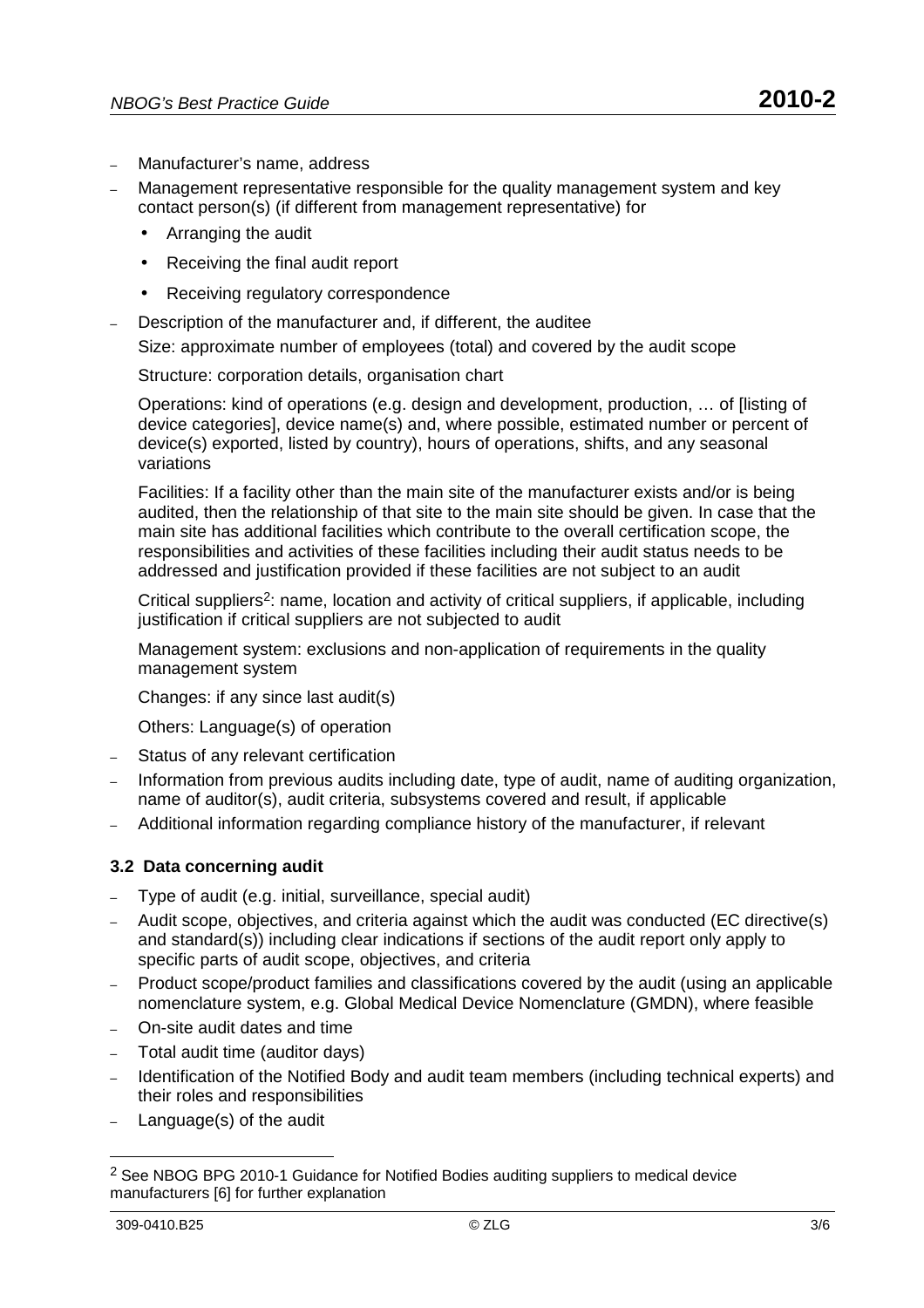- Identification of interpreter(s), if applicable
- Observer(s) and their organization, if applicable
- List of documentation reviewed prior to the audit (e.g. previous audit reports and technical assessments), including document identification and revision status, document review results

# **3.3 Audit trail**

This section should cover a description of activities covered during the audit. It should contain a summary of the key elements for each of the subsystems<sup>3</sup> audited:

- Management (including the methods of monitoring the efficient operation of the quality system)
- Design and Development (describe the project(s) reviewed)
- Product Documentation (including justification for sampling of Technical Documentations; for the results of the review of Technical Documentation(s) separate reports may be used; see [5] for further quidance)
- Production and Process Controls (describe product and process/es reviewed)
- Corrective and Preventive Actions (report data sources available for review, and which ones were reviewed)
- Purchasing Controls
- Documentation and Records
- Customer Related Processes

The subsystem summary(ies) should include:

- Areas (e.g. organizational or functional units) of the site visited (e.g. incoming inspection, manufacturing areas, quality control laboratories) and, where relevant, persons interviewed
- Activities and processes evaluated, including, if a variety of activities and processes needs to be covered in the audit, the reason for their selection
- Documents reviewed, including document number, revision etc., if not recorded elsewhere, e.g. in checklist
- Specific references to records reviewed, e.g. complaints files, batch records
- Specific references to products reviewed, e.g. work in progress, components
- Statement concerning compliance with the regulation(s) and, when applicable, harmonized standard(s) being audited, e.g.
	- conforming
	- comments for improvement, if applicable
	- nonconformity (including major nonconformities)

If a comment for improvement is recorded in the audit report, which suggests noncompliance but does not lead to a nonconformity, it should be clear why a nonconformity was not raised.

If a checklist without any further information is used to demonstrate coverage in a particular area then this should be described in the written narrative report.

The audit report should further contain:

<sup>&</sup>lt;sup>3</sup> These are the subsystems in GHTF/SG4/N30, Guidelines for Regulatory Auditing of Quality Management Systems of Medical Device Manufacturers – Part 2: Regulatory Auditing Strategy [4]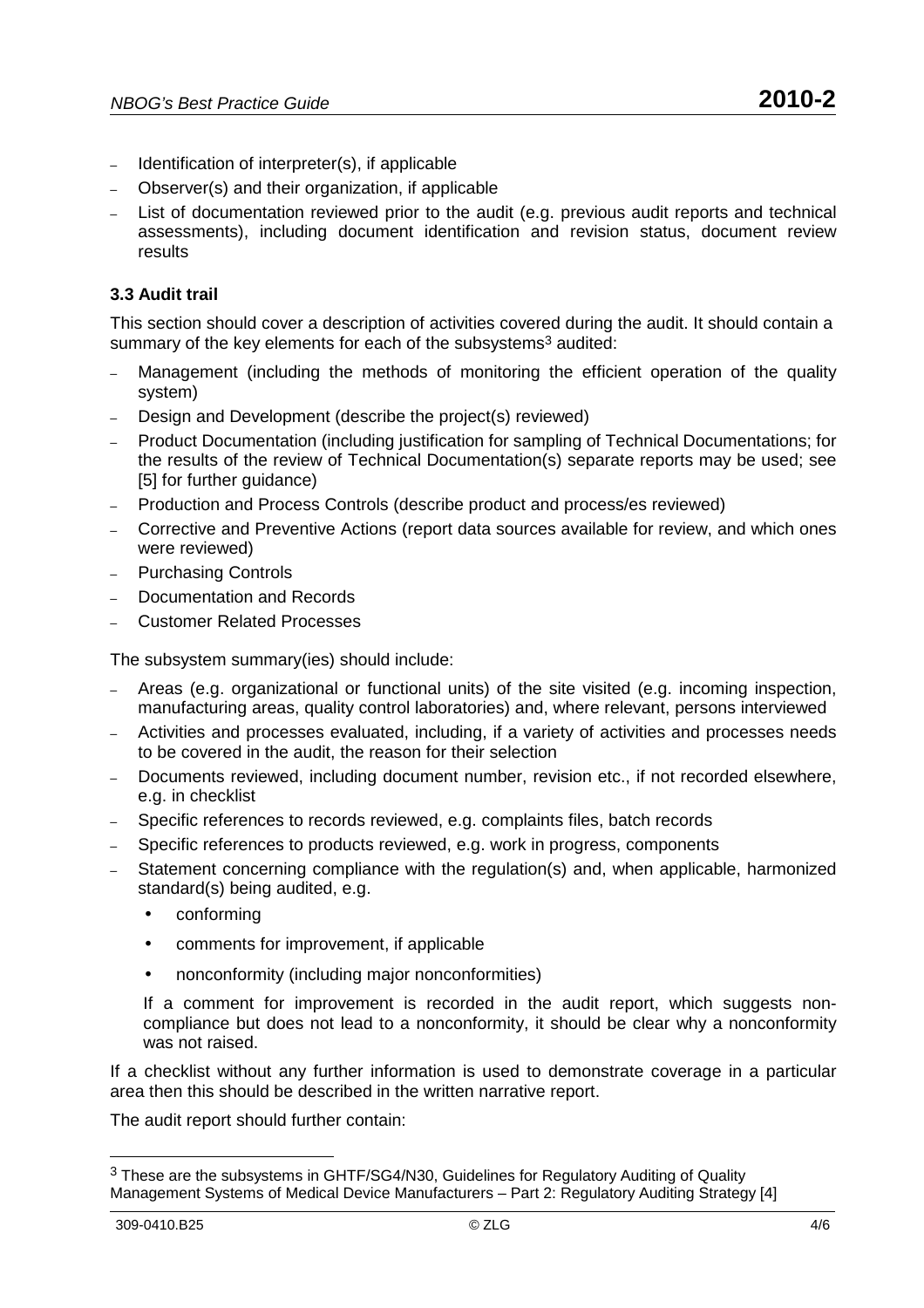- Description of field safety corrective actions and recalls or product removals or replacements (not deemed safety related by the manufacturer) since the last audit, if applicable
- Description of major changes to products or significant changes to processes, organisational structure, ownership, key personnel and quality management system since the last audit
- Description of any follow-up on specific complaints or adverse event reports performed by the manufacturer
- Identification of any requested information that was refused and any obstacles encountered that could compromise the reliability of the audit findings and conclusions
- Identification of nonconformities, including:

i) details of each nonconformity

- ii) the audit criterion or the specific regulatory requirement to which it applies
- iii) the relative significance with respect to regulatory requirements
- iv) the date for submission of any corrective action plans
- v) details or evidence where the nonconformity was found
- vi) details of any corrective action(s) taken during the audit
- Note: When a nonconformity is found, a record of this should be completed even if the manufacturer corrects the nonconformity during the audit.
- Verification of effective implementation of corrective action(s) from previous audit
- Description of any items or comments for improvement not given in list of nonconformities, if applicable
- The proposed time frame for responding to the nonconformities, if applicable
- Follow-up items for the next audits
- Details of information provided during the closing meeting, including manufacturer's responses
- Unresolved diverging opinions between audit team and manufacturer
- Any areas not audited although within the audit scope

# **3.4 Conclusion**

- Summary and conclusions regarding the conformity of the manufacturer's quality management system with each set of audit criteria
- Summary and conclusions regarding the effectiveness of the quality management system in meeting quality objectives
- Auditor's recommendation to the Notified Body (as applicable):
	- a) Follow up action(s) including proposed time schedule(s)
	- b) For the initial or continued certification
- Confirmation that audit objectives have been met or an explanation as to why not

# **3.5 Signature and dating of report**

- Date of the audit report
- Audit team members' names, titles and organisations (signature of at least the lead auditor)

# **3.6 Attachments (used to support the content of the report)**

– Audit plan(s)